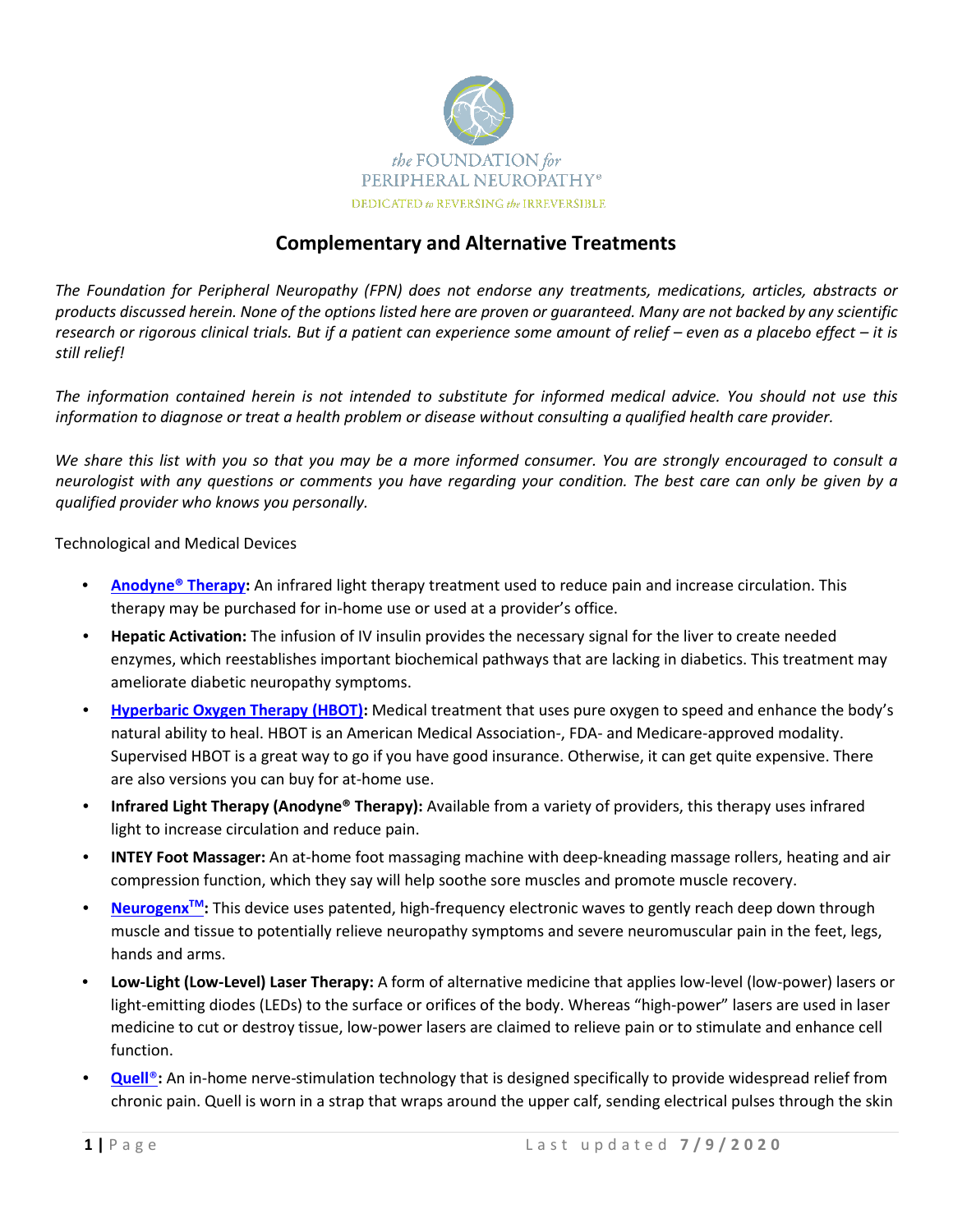to the sensory nerves that in turn signal the brain to trigger the body's natural pain relief response, blocking pain signals throughout the body.

- **ReviStimTM [DC Stimulator](file://tbg-fs01/PHILANTHROPY/The%20Foundation%20for%20PN/Website/Resources/ReviStimTM%20DC%20Stimulator)[:](https://www.doctorsoption.com/medical-supplies/revistimtm/revistimtm-foot-pain-leg-pain-and-wound-healing-kit-with-revistimtm-silver-conductive-stocking.html)** "Wearable" direct current (DC) stimulation device. Its copyrighted software provides a unique DC electrotherapeutic energy to the afflicted area. The ReviStim<sup>TM</sup> DC stimulator can deliver its energy through either hydrogel stick-on electrodes or garment electrodes in the form of socks, sleeves and gloves.
- **[RST Sanexas:](https://www.rstsanexas.com/)** Electric Cell Signaling System medical device that is used to treat circulatory issues, acute and chronic pain, as well as promote neuromuscular reeducation, muscle strengthening and relaxation of muscle spasm activity.
- **[Scrambler \(Calamare®\) Therapy:](http://calmarett.com/facilities/index.html)** A non-invasive, non-narcotic medical device for rapid treatment of severe, chronic, high-intensity neuropathic pain. Read more about Scrambler Therapy for treating neuropathic pain **[here](https://www.foundationforpn.org/2016/12/09/scrambler-therapy-for-treating-neuropathic-pain/)**[.](https://www.foundationforpn.org/2016/12/09/scrambler-therapy-for-treating-neuropathic-pain/)
- **[The ReBuilder®:](https://www.rebuildermedical.com/)** This is a self-administered, drug free, in-home treatment for neuropathy and chronic pain. It is said to arrest the progression, reduce pain and numbness, improve sleep and help you walk further with greater confidence. It consists of a double footbath with electric stimulation.
- **Transcutaneous Electronic Nerve Stimulation (TENS):** A method of therapy that may be used to treat nerve pain. It works by inhibiting pain signals from reaching the brain. It is a drug-free therapy that works by placing very small electrical impulses on specific nerve paths. The electrical impulses are delivered to the nerves through electrodes that are placed on the skin. Although it doesn't work for everyone or all types of pain, TENS may be prescribed in combination with other treatments, primarily to provide relief from acute forms of nerve pain.
- **[Walkasins®:](https://rxfunction.com/our-product/)** [A](https://www.youtube.com/watch?v=MEq-nRnsAVU&feature=youtu.be)n external lower-leg sensory neuroprosthesis for individuals with peripheral neuropathy who have gait and balance impairments.

# **OTC Topicals**

- **Absorbine, Jr.**®**:** This liquid, a proprietary blend of menthol and natural herbal ingredients, has been used for many years to treat muscle strain. Rub this on the balls of your feet at bedtime to reduce neuropathic distress.
- **Capsaicin cream:** This type of topical uses chili pepper oils to produce heat that, when absorbed into the skin, provides pain relief for some. There are many different types of capsaicin cream formulations that are available over the counter (OTC). The most common OTC preparations include:
	- **Capzasin-P** a capsaicin 0.1 percent topical analgesic cream
	- **Zostrix** a capsaicin 0.033 percent topical analgesic cream
	- **Zostrix Maximum Strength** a capsaicin 0.075 percent topical analgesic cream

*Many pharmacies also carry their own brand versions of capsaicin creams.*

- **IcyHot**® **(with Lidocaine):** This over-the-counter topical ointment cools down the hot feet and/or warms up cold feet. It also helps with muscle and joint pain.
- **L-arginine-based creams:** Such as Neuro One® Nerve Support Cream, HealthiBetic® Foot Cream, DiabaSens®, or NeuriteRx®.
- **Menthol-based creams:** Such as Flex-All®, Flexgen, Tiger Balm™, or Vicks® VapoRub™.
- **Neuragen PN®:** A homeopathic topical pain solution for temporary relief of symptoms of nerve pain, including shooting, burning, tingling and stabbing pain. Created with a non-toxic, skin penetrating (transdermal) formula of essential botanical oils, the solution claims to provide quick, effective alleviation from severe pain on hands and feet.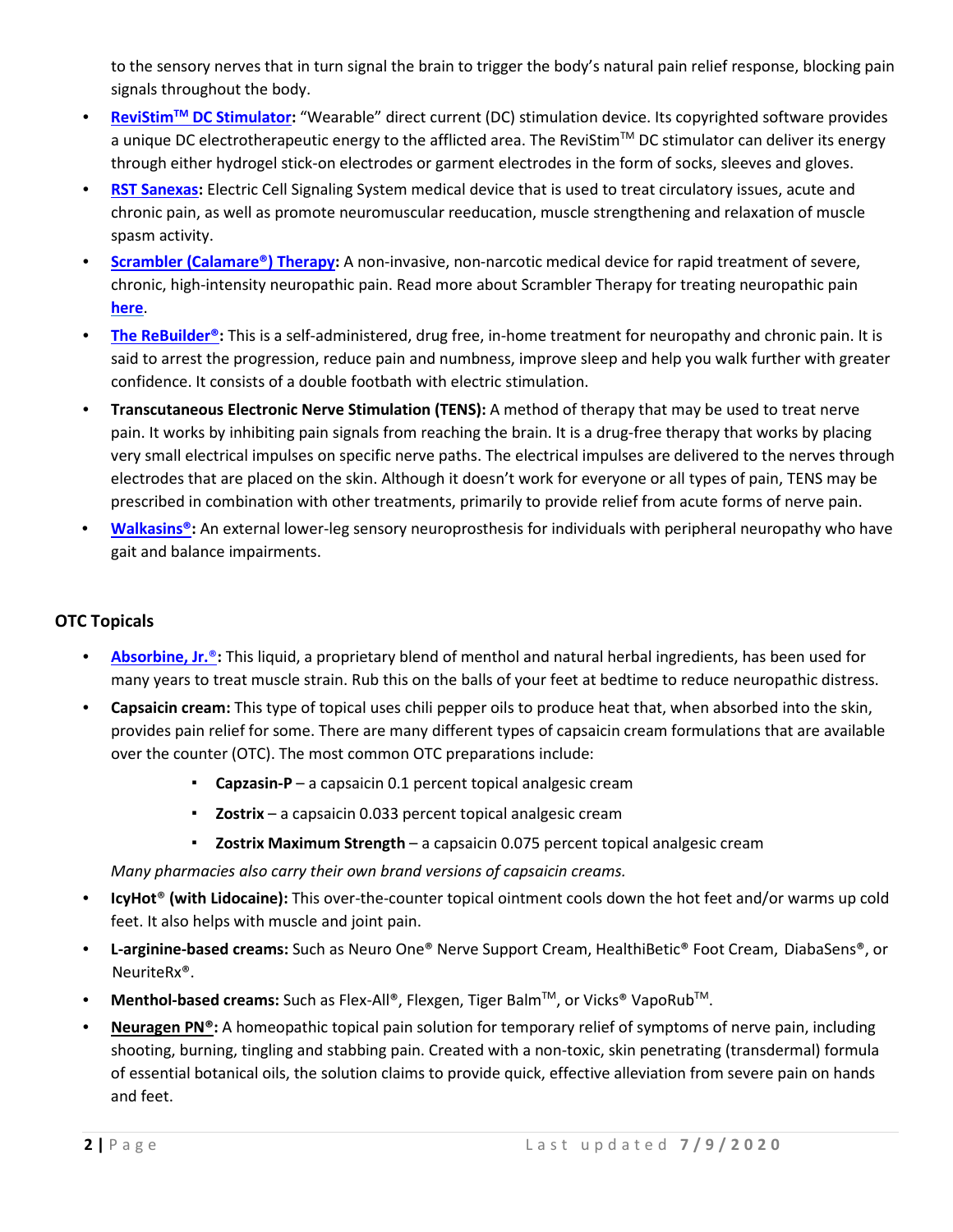■ **[Sore No More](https://sorenomoreusa.com/)**<sup>©</sup>: This blend of plant extracts has a topical anesthetic effect which depresses cutaneous sensory receptors, relieving muscle aches, soreness and neuropathic distress, with its cooling and soothing combination of herbs and extracts.

### **Home Remedies**

- **Castor Oil: Put on topically, castor oil has been found to aid in pain control.**
- **Chamomile Foot Bath:** Boil two quarts of water and then remove from stove. Add 1/3 cup dry chamomile flowers (obtained from a health food store) and let steep for 2-3 hours until cool. Pour into a foot bath tub, soaking your feet for 30 minutes. You can follow this by rubbing chamomile oil onto your feet.
- **Borage Oil and Evening Primrose Oil:** The beneficial effects of borage oil and evening primrose oil (EPO) have been reported in a number of inflammatory-mediated conditions and these benefits are generally associated with the omega-6 polyunsaturated fatty acid gamma-linolenic acid (GLA) content of these oils.

### **Heating pad/Electric socks**

- **Ice pack:** Apply 10 minutes in the morning and in the evening. For maximum positive effectiveness, it is best to alternate between hot/cold applications as it has been shown to be particularly good at reducing, even eliminating sharp, stabbing pain across the foot. Neuropathy patients with numbness should take precautions when using hot or cold applications.
- **Ivory® Soap:** While some dismiss this product for PN as an urban myth, some people are finding that placing a bar of Ivory between the sheets at the foot of the bed reduces their night time PN feet distress, especially cramping.
- **Jalapeños and Mineral Oil:** Rubbed into the skin at a place of pain, functioning as a home-made capsaicin.
- **Nettle Leaves Foot Bath**: Boil two quarts of water and then remove from stove. Add 1/3 cup dry nettle leaves (obtained from a health food store) and let steep for 2-3 hours until cool. Pour into a foot bath tub, soaking your feet for 30 minutes. You can follow this by rubbing chamomile oil onto your feet.
- **Tea Tree Oil:** This soothing essential oil can help calm neuropathic distress.

#### **Footwear**

#### **Shoes:**

- **Acorn**® padded slippers
- **Adidas®** Sport Sandals
- **AsicsTM**
- **CrocsTM**
- **Havaianas<sup>™</sup> sandals**
- **MephistoTM**
- **SASTM**
- Sheepskin moccasins (**LamoTM**, **MinnetonkaTM**, **UGGTM**)

# **Socks (and other footwear):**

- **Acorn<sup>™</sup>** fleece socks
- **BombasTM** socks
- **Ducks Unlimited™** socks
- Fleece-lined knee highs (This is a women's fashion item. Various brands can be found on Amazon.)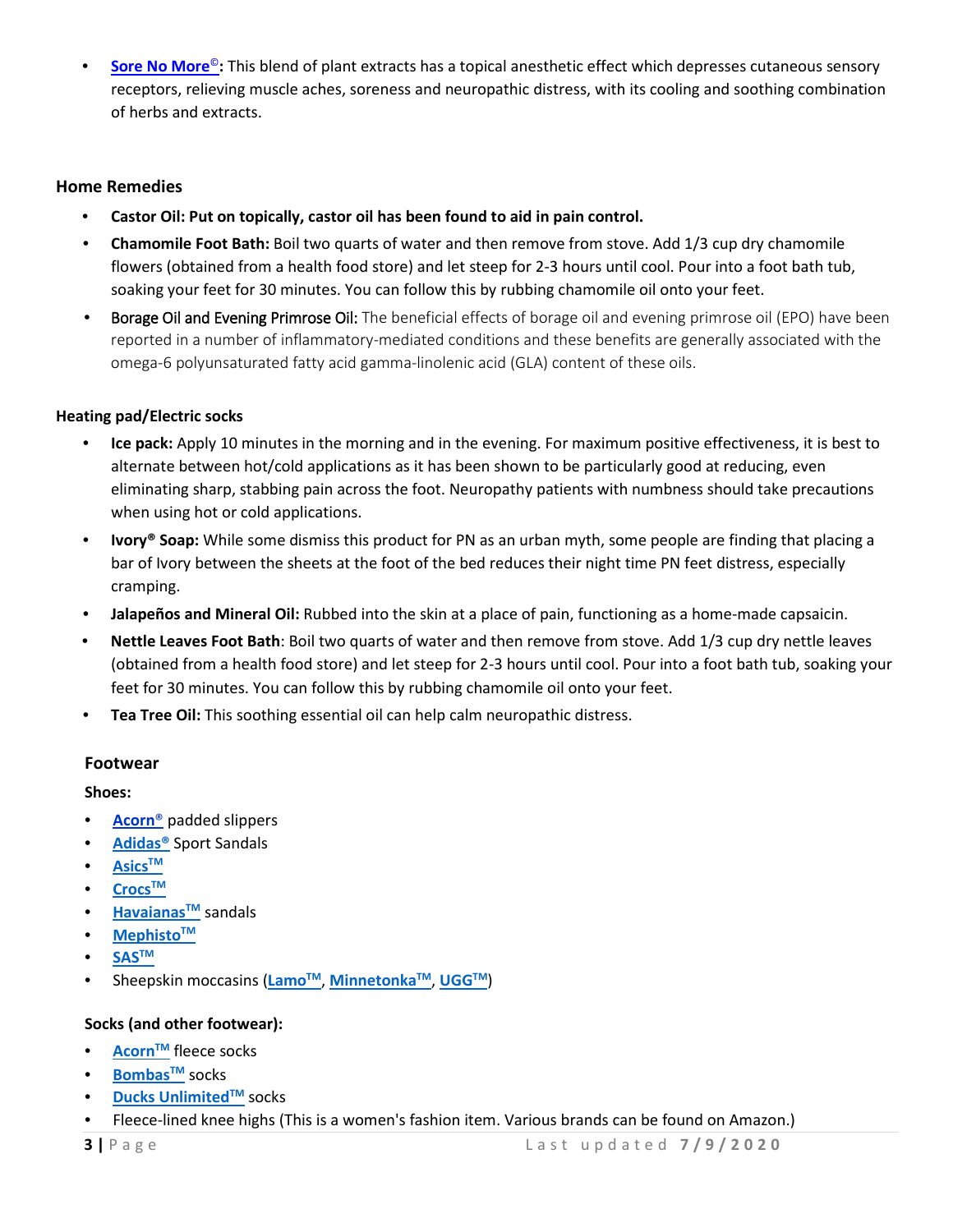- Heatmax "Toasti-Toes™" (These are adhesive foot warmers that can be applied on the outside of your sock underneath your toes.)
- Socks made with HoloFiber<sup>TM</sup> or Celliant<sup>TM</sup> fabric
- **VoxxLife<sup>TM</sup>** neuropathy socks
- Magnetic insoles (e.g., Therion<sup>TM</sup>, Nikken<sup>TM</sup>)
- TED hose for swelling
- Very superfine gauge and seamless socks
- Seamless bamboo socks
- DIY Tip: Cut off the tight elastic top of socks, and overcast the edges on a sewing machine for additional comfort

# **Alternative Therapies**

- **Acupuncture:** Acupuncture is an ancient Chinese treatment that is performed today throughout the United States and Europe. Acupuncture involves inserting very thin needles into the body at specific points. Many people believe that acupuncture is an effective therapy to reduce pain. For some people with peripheral neuropathy, acupuncture acts as a complementary therapy because it may reduce the need to take painrelieving drugs. Presently, research results are mixed as to whether or not acupuncture reduces chronic pain. A list of doctors that practice acupuncture is available from The American Academy of Medical Acupuncture. Please visit FPN's website for more information about acupuncture and PN: <https://www.foundationforpn.org/living-well/integrative-therapies/acupuncture/>
- **Aromatherapy/essential oils:** Aromatherapy massage is a non-pharmacological therapeutic method. The essential oils rosemary, geranium, lavender, eucalyptus, and chamomile have been used for therapeutic massage.
- **Artalgia:** This is a liquid homeopathic formulation developed after many years of research by Florida podiatrist, Todd Horton, that combines some 17 homeopathic ingredients that help with burning, coldness and other neuropathy symptoms. Several drops of the liquid are placed under the tongue for quick absorption into the bloodstream. Artalgia has an offensive, very strong flavor that goes away very quickly, but it can also be diluted with fruit juice. For many users, Artalgia has a cumulative effect that restores restful sleep, reduces pain/burning sensations, and reduces the need for some or all traditional neuropathy medications with side effects. This product has been most used by those suffering from burning sensations.
- **Art & Music:** These creative forms of expression have been used for some time in psychotherapy to help people express their thoughts and feelings. While these creative tools can help chronic pain patients maintain their emotional stability, art and music can also impact them biologically. Art and music stimulate the healing process by helping to decrease stress and release neurotransmitters that can decrease the experience of pain. Many people, when engaged in the creative arts, report that they are less aware of their pain.
- **Biofeedback:** Biofeedback therapy is a technique that trains people to improve their health by controlling certain bodily processes that normally happen involuntarily, such as heart rate, blood pressure, muscle tension, and skin temperature. Please visit FPN's website for more information about biofeedback: <https://www.foundationforpn.org/living-well/integrative-therapies/biofeedback-therapy/>
- **Bowen Therapy:** Bowen therapy is a non-invasive, complementary holistic therapy. It targets certain points on the body with gentle rolling movements to help it balance, repair and reset itself. Clients are believed to experience energy recovery, a reduction in pain and an improvement of function.
- **Feldenkrais:** The Feldenkrais Method is a type of exercise therapy devised by Moshé Feldenkrais. The method is claimed to reorganize connections between the brain and body and so improve body movement and psychological state.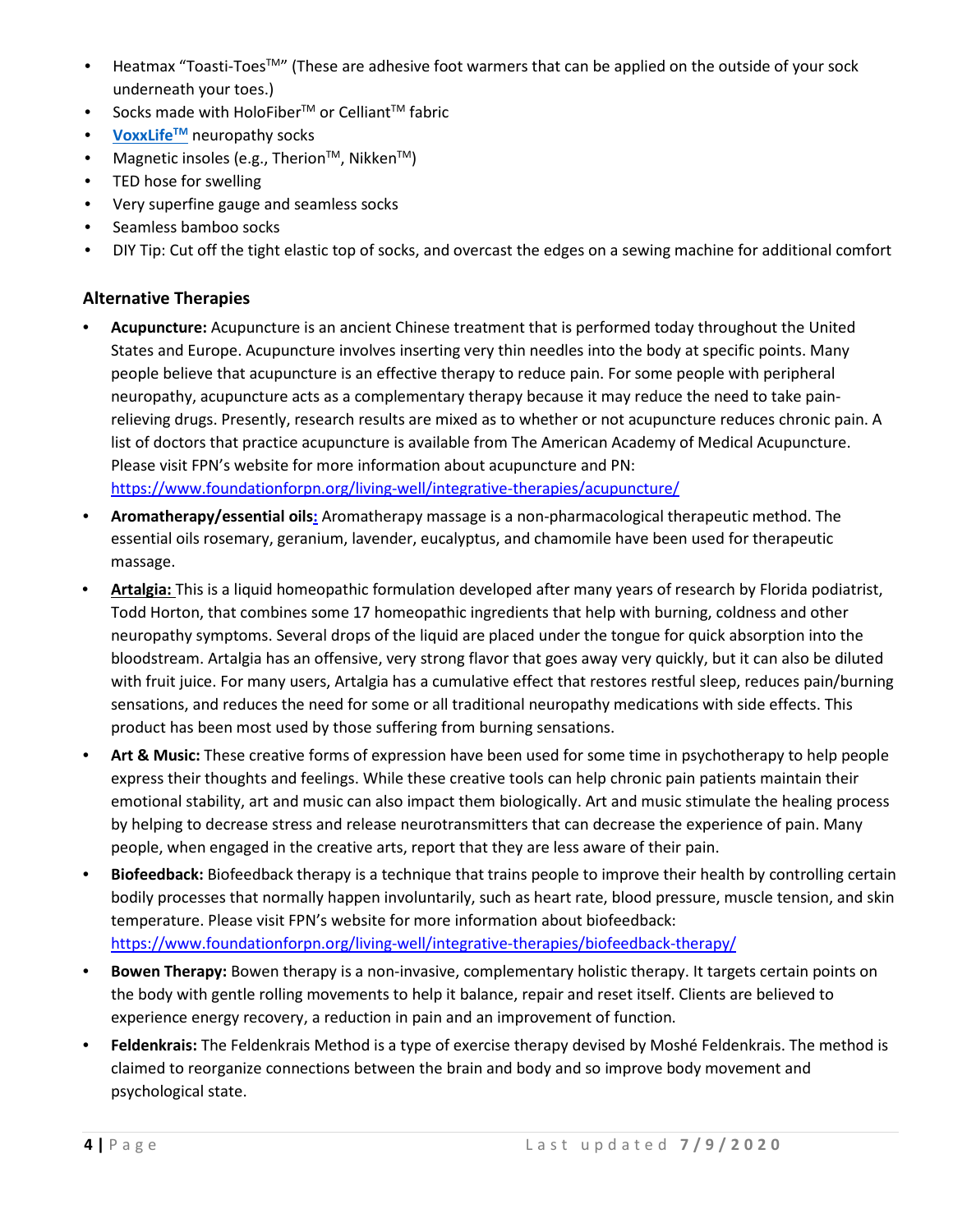- **Hypnosis:** A state of deep relaxation that involves selective focusing, receptive concentration, and minimal motor functioning. Individuals can be taught to use hypnosis themselves, and this use of self-hypnosis can provide pain relief for up to several hours at a time.
- **Massage Therapy:** Please visit FPN's website for more information about the many different types of massage therapies available.<https://www.foundationforpn.org/living-well/integrative-therapies/massage/>
- **Mind-Body Therapy:** Meditation, hypnosis, relaxation, biofeedback, yoga, etc., are techniques that can be employed to reduce neuropathic pain. Please visit FPN's website for more information: <https://www.foundationforpn.org/living-well/integrative-therapies/mind-and-body/>
- **Pet Therapy**: There is good evidence to demonstrate that positive human-animal interactions improve the physical, emotional and psychological lives in people.
- **Reflexology:** Reflexology, also known as zone therapy, is an alternative medicine involving application of pressure to the feet and hands with specific thumb, finger, and hand techniques without the use of oil or lotion. It is based on a pseudoscientific system of zones and reflex areas that purportedly reflect an image of the body on the feet and hands, with the premise that such work effects a physical change to the body.
- **Reiki:** A healing technique based on the principle that the therapist can channel energy into the patient by means of touch, to activate the natural healing processes of the patient's body and restore physical and emotional well-being.
- **Tai Chi:** Researchers have determined that an ancient Chinese health practice called Tai Chi may provide benefits to people who suffer from PN. Please visit our website for more information: <https://www.foundationforpn.org/living-well/integrative-therapies/tai-chi/>

# **Supplements for Neuropathy**

*There are many commercial formulations on the market. Below we've listed some as well as single nutrients that have been shown in studies to improve neuropathy symptoms. When researching commercial formulations, you may want to compare the ingredients of the formulation to the single nutrients listed below. As always, please check with your doctor about proper dosages and any contraindications with any prescription medications you may be taking or other underlying health conditions you may have.*

# **VITAMIN E**

- Powerful antioxidant that reduces levels of free radicals and oxidative stress.
- Protects against side effects: numbness, tingling, burning and pain

**B COMPLEX:** B1 (thiamine), B2 (riboflavin), B3 (niacin), B5 (pantothenic acid), B6 (pyridoxine), B7 (biotin), B9 (folic acid), B12 (cobalamins)

- B12 deficiency results in damage to protective covering of nerves
- Decrease in pain (B1/B6/B12)
- Folic acid (B9): maintenance of nerve cells
- Dosing is critical as too much B vitamins, particularly B6, can cause nerve damage.

#### **ACETYL-L-CARNITINE**

- 2 small studies limit chemotherapy induced neuropathy
- Neuroprotective properties
- More studies needed, effectiveness not established